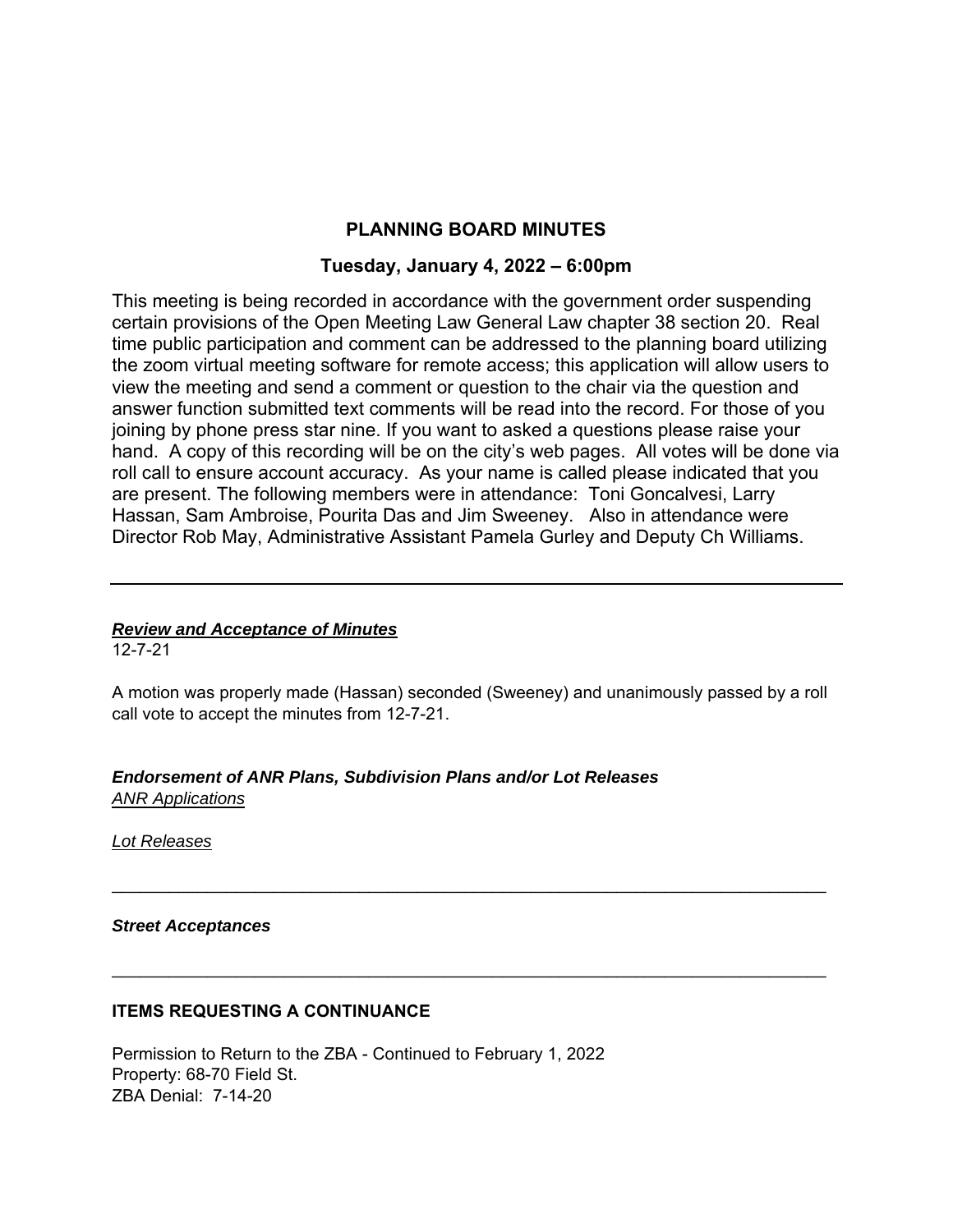Applicant: Marie Lorquet/Attorney John Creedon

Site Plan Approval - Continued to February 1, 2022 Property: 15 Rutland Sq. - Residential Conversion Applicant: El Paso Management Representative: JK Holmgren

1. Site Plan Approval - **Withdrawn**  Property: 466 Forest Avenue Applicant: Neighborhood Health Center Representative: Meridian Associates

The board was advised that these three items were were filed before the change to the filing regulations for the technical review portion of site plan approval.

2. Site Plan Approval Property: 135 Elliot St. - Construction of two three unit residential buildings Applicant: Fenton Associates Representative: JK Holmgren

Scott Faria said this is a proposed six unit residential development on a parcel with an existing industrial building; he said that the front of the property is zoned R-2 and the back is Industrial; lots A & B will contain the residential units and Lot C the industrial building; they are proposing a fence approximately 8' from the industrial building separating the industrial area from the residential project and that the project still requires definitive subdivision approval; he said they have an OOC from the conservation commission.

He said that they received a letter from the city engineer on 12-9 and submitted changes on the 13th and do not have a final response and is asking for conditional approval. Sam Ambroise asked if he had any idea when the might have an answer from the city engineer.

Larry Hassan asked if all the parking is behind the new buildings; Scott Faria said that there are 12 spaces across the back and there are three along the side for visitors; the said that rucks will go though the entrance to go to the industrial area; he asked about the flood zone issue and was told they are compensating for the filling of the flood plain.

Rob May said that the recommendations made by the planning department have been addressed.

A motion was properly made (Sweeney) seconded (Hassan) and unanimously passed by a roll call vote to grant site plan approved with the following conditions: A definitive subdivision plan must be approved by the planning board and recorder at the Plymouth Registry of Deeds. No approval letter is to be issued and there is to be no endorsement until the planning department received written notification from the DPW City Engineer that all outstanding issued have been addressed.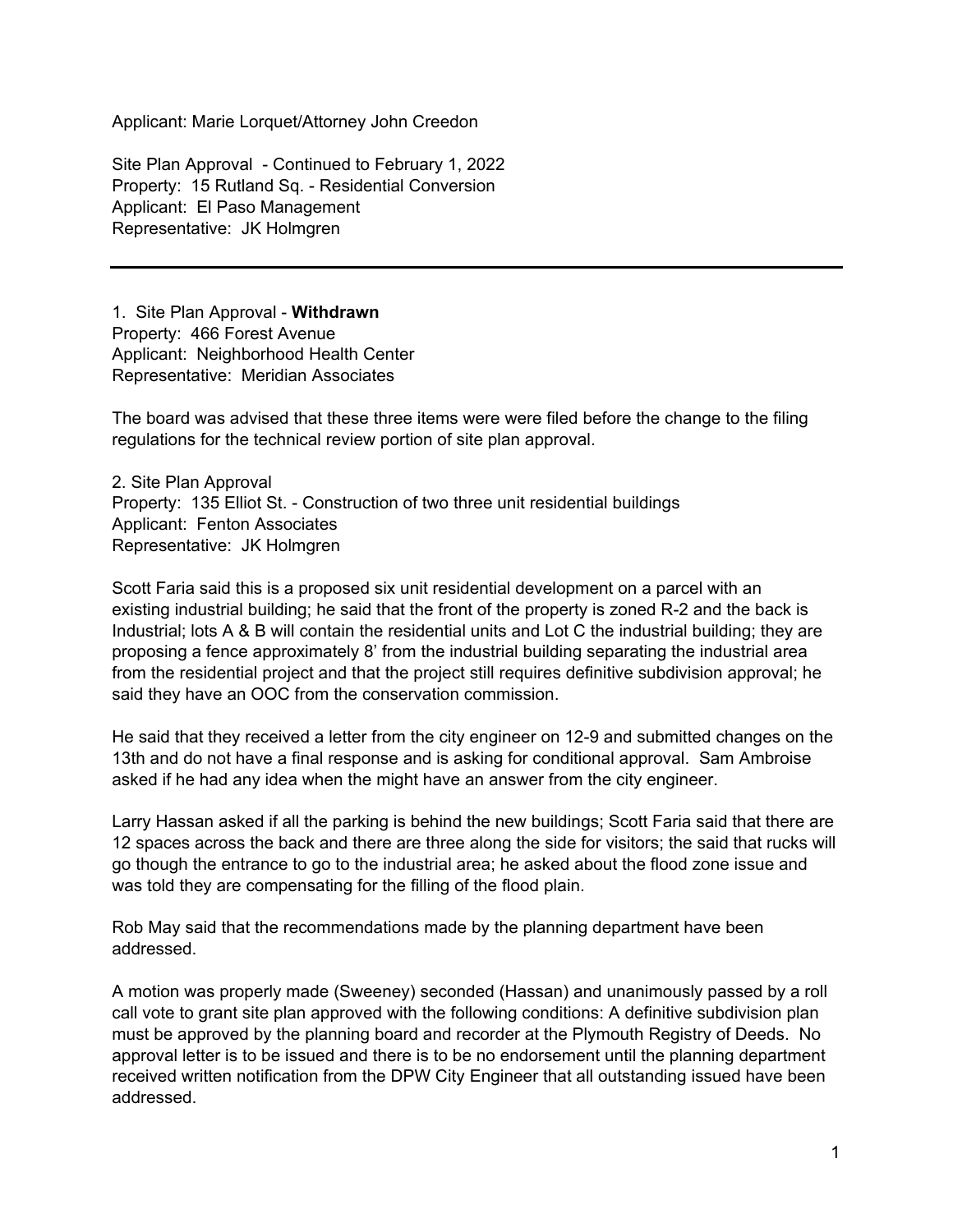3. Definitive Subdivision Property: 50 Farrington Street Lots: 2 Applicant: Domingos Lopes Representative: JK Holmgren Engineering

Scott Faria said they have been going back and forth with comments with the city engineer (he said they are still waiting for city engineer to comment on this last revision); he said that the home at #50 is a three family; he said they have been to the ZBA and they were concerned that the three family would have adequate parking; they are showing six spaces, drainage and curbing; he said the new lot would be for a duplex; he said that the ZBA was concerned about parking in the front of the homes so their recommendation was to install VGC between driveways with a green area so there won't be any parking there. He said they have added a storm scepter to the plan; he said that the parking area (#50) drains to a CB to the storm scepter then into a dry well. Rob May asked if there were any topo shoots down in the back; Scott Faria said that the CCB is designed to catch the water.

The chair asked if this is guaranteed to keep the water from leaving the site onto the abutting property? Rob May asked what the height of the CCB was and was told 6"; he asked that they add that information to the plan. Sam Ambroise said she wants to make sure that this will drain well and it won't be a problem to the abutter; Scott Faria said that 6" high curbing should stop any impact. Pourita Das asked if one CB is sufficient; Scott Faria said it is a good size area, but properly spaced they are usually 300' apart. She said that the driveway for the two family is 20' wide and 24' long and it may be difficult to get into the house. Jim Sweeney said that there is no curbing showing around the parking spaces to the duplex and was asked to add that detail to the revised plan.

The chair said that she is still concerned about drainage; she asked if there was any verbiage they could add to make sure homeowner is responsible; Rob May said that JKH is actually on the hook as they designed it.

Larry Hassan said that lot b will require grading; Scott Faria said that the infiltration chambers should help with the runoff from the new house toward the existing house.

Scott Faria asked that the board grant a conditional approval; the admin said that she can not file a conditional approval with the city clerk as it starts the appeal period. Scott Faria said he has no problem with the approval letter being held until all outstanding items have been addressed.

Rob May noted there were two attendees but no comments.

A motion was properly made (Hassan) seconded (Sweeney) and unanimously passed by a roll call vote to grant approval of the definitive subdivision with the standard conditions and the following special conditions: No approval letter is to be issued and there is to be no endorsement of the plan until the planning department received written notification from the DPW City Engineer that all outstanding issued have been addressed. The plan for